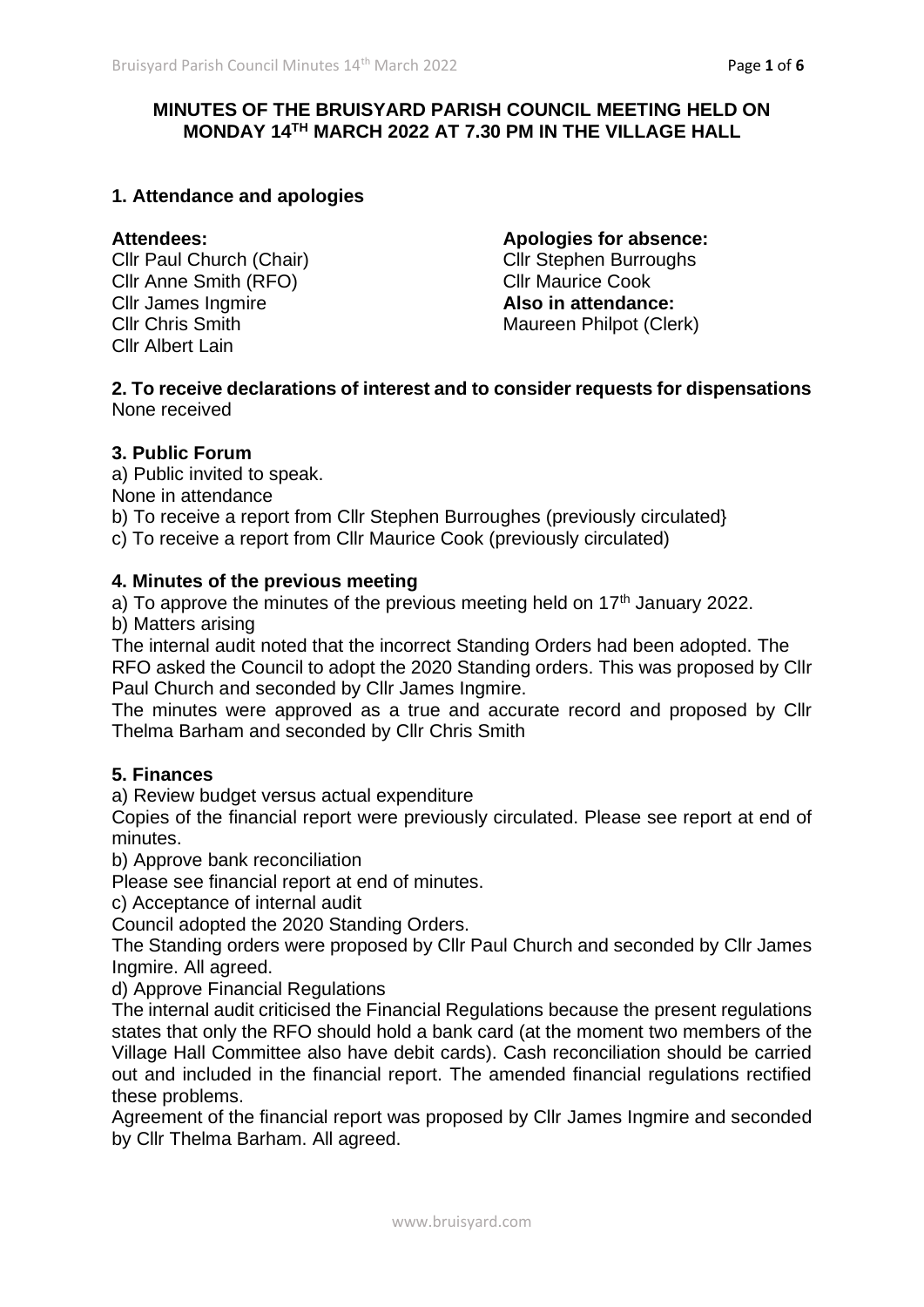# **6. Jubilee Celebrations**

The Chairman said that everything was under way. The mugs had been ordered and new bunting and flags have been purchased.

# **7. Tree Planting**

Cllr Paul Church said that three trees had been planted in the Village plus the Jubilee Oak.

# **8. The resignation of a Councillor**

Cllr Ray Farrar has resigned from the Bruisyard Parish Council, however he has said that he will continue to act as footpath warden for the time being.

Action: The Clerk to remove Mr Ray Farrar from the Register of Interests site.

# **9. Village Hall Report**

David Smith has been added to the Village Hall mandate and has taken over the position of treasurer from Kevin Chattell.

Kevin Chattell and Anne Smith have been removed from the mandate.

Finally in a second mandate change, James Ingmire has been added and he will act as the second signatory on the dual authorised payments set up by the Treasurer. Thelma Barham stays as a signatory.

The Village Hall report in full can be seen on the village website.

# **10. Questions to the Chair**

The Chairman stated that he had contacted local Parish Councils with a view to them joining in with the Bruisyard Jubilee celebrations but it appears that no one was interested. Cllr James Ingmire asked if the council should contact Highways regarding the damaged signage throughout the village.

The Council decided to stay as they were regarding the Community Governance Review.

Action: The Clerk is to contact Cllr Stephen Burroughs regarding the poor shape of the Village signage. Cllr James Ingmire will ask Highways to clear overgrown brambles in the village.

# **11. To confirm the next Parish Council Meeting is Monday 9th May 2022**

There will be an Annual Parish Meeting at 7pm followed by the Bruisyard Parish Council Annual Meeting.

There being no other business the Chairman closed the meeting at 8.35pm.

Maureen Philpot (Clerk) [clerk@bruisyard.com](mailto:clerk@bruisyard.com)

Du

www.bruisyard.com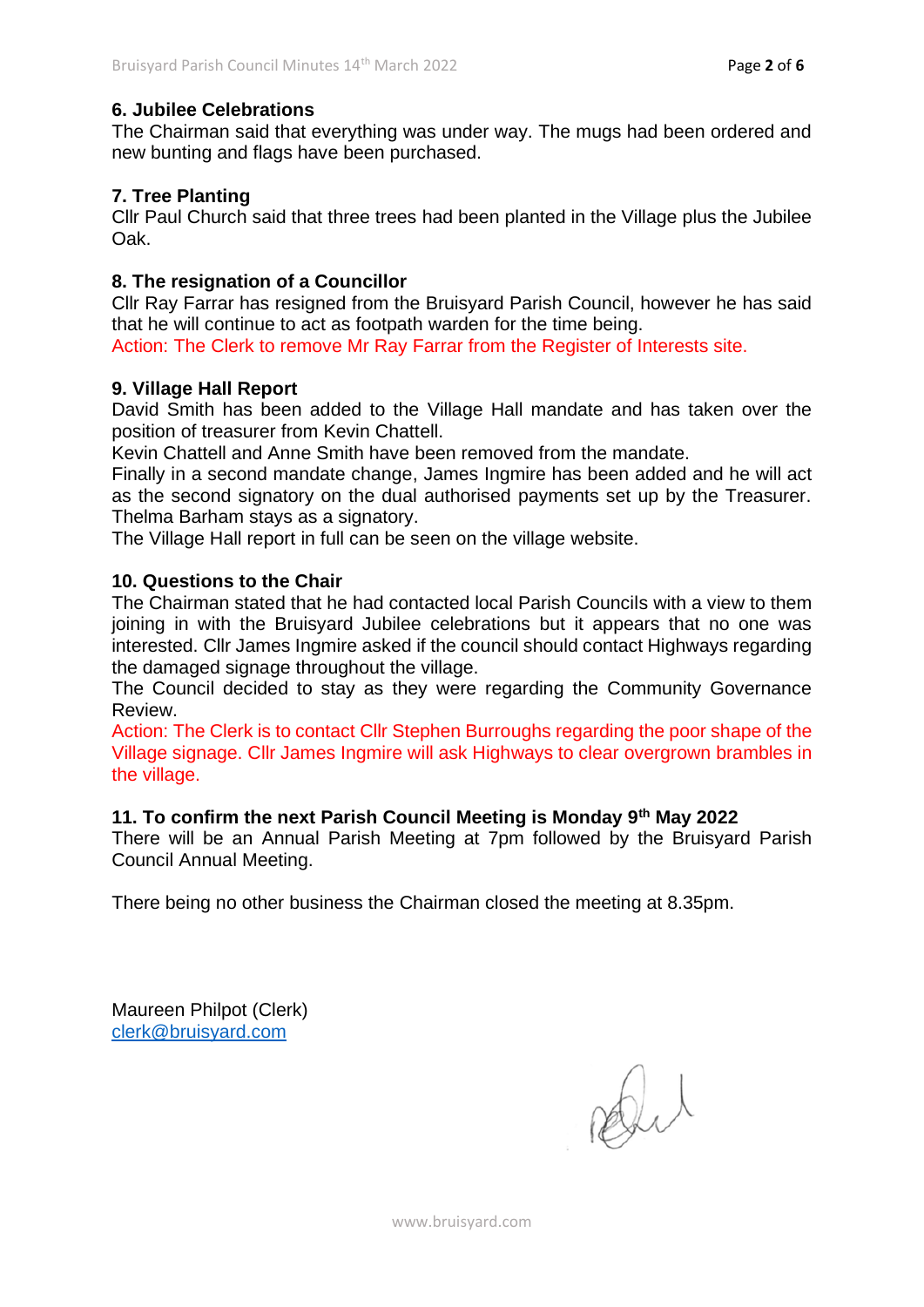|                 | <b>BRUISYARD PARISH COUNCIL</b>                                   |                 |
|-----------------|-------------------------------------------------------------------|-----------------|
| (Last)          | <b>Summary Receipts and Payments Account</b>                      | (Current)       |
| Year ended      | For the Year to 10th March 2022                                   | Year to         |
| 31st March 2021 |                                                                   | 10th March 2022 |
| £               | <b>Receipts</b>                                                   | £               |
| 2,900.00        | Precept                                                           | 2,900.00        |
|                 | Agency Services/CFM                                               |                 |
|                 | Loans/Capital Receipts                                            |                 |
|                 | Grants                                                            |                 |
| 20,708.00       | Village Hall grants                                               | 12,667.00       |
| 730.08          | <b>Other Receipts</b>                                             | 5,773.59        |
| 1,293.02        | <b>VAT</b>                                                        | 1,578.49        |
| 25,631.10       | <b>Total Receipts</b>                                             | 22,919.08       |
|                 |                                                                   |                 |
|                 | <b>Payments</b>                                                   |                 |
| 109.52          | <b>General Administration</b>                                     | 104.58          |
| 528.32          | Staff costs                                                       | 396.24          |
|                 | S.137 Payments (excluding grants to Village Hall)                 | 109.17          |
|                 | S.145 Payments                                                    |                 |
|                 | Loans/Capital spending                                            | 14,577.04       |
| 952.47          | Agency/Professional Services                                      | 1,083.26        |
|                 | Parish Council Committee payments                                 |                 |
| 5,805.53        | Village Hall running costs                                        | 9,725.74        |
| 3,596.72        | <b>Other Payments</b>                                             | 1,040.37        |
| 1,578.49        | <b>VAT</b>                                                        | 1,560.88        |
| 12,571.05       | <b>Total Payments</b>                                             | 28,597.28       |
|                 |                                                                   |                 |
|                 | <b>BRUISYARD PARISH COUNCIL</b>                                   |                 |
|                 | <b>Receipts and Payments Summary</b>                              |                 |
| (Last)          |                                                                   | (Current)       |
| Year ended      |                                                                   | Year to         |
| 31st March 2021 |                                                                   | 10th March 2022 |
| £               |                                                                   | £               |
| 14,773.59       | Balance brought forward                                           | 27,833.64       |
| 25,631.10       | <b>Add Total Receipts</b>                                         | 22,919.08       |
| 40,404.69       |                                                                   | 50,752.72       |
| 12,571.05       | Less Total Payments                                               | 28,597.28       |
| 27,833.64       | Net bank and cash box balance                                     | 22, 155.44      |
| 508.58          | Unpresented PC cheques at 10 Mar 2022                             |                 |
|                 | Unpresented VH cheques at 10 Mar 2022                             |                 |
| 142.50          | Less uncleared transfer to Village Hall at 10 Mar 2022            |                 |
| 28,199.72       | Reconciled to bank accounts and cash box at 10 Mar 2022           | 22, 155.44      |
|                 |                                                                   |                 |
|                 | Bank accounts and cash box at 10 Mar 2022:                        |                 |
| 485.27          | Barclays Premium Business Account No.40779474                     | 485.31          |
| 1,971.19        | Barclays Community Account No.70212008                            | 3,260.34        |
|                 | Parish Council petty cash                                         |                 |
| 25,743.26       | Barclays Bank Village Hall account No. 23713326 (restricted fund) | 18,247.79       |
|                 | Village Hall cash box (restricted fund)                           | 162.00          |
| 28,199.72       |                                                                   | 22, 155.44      |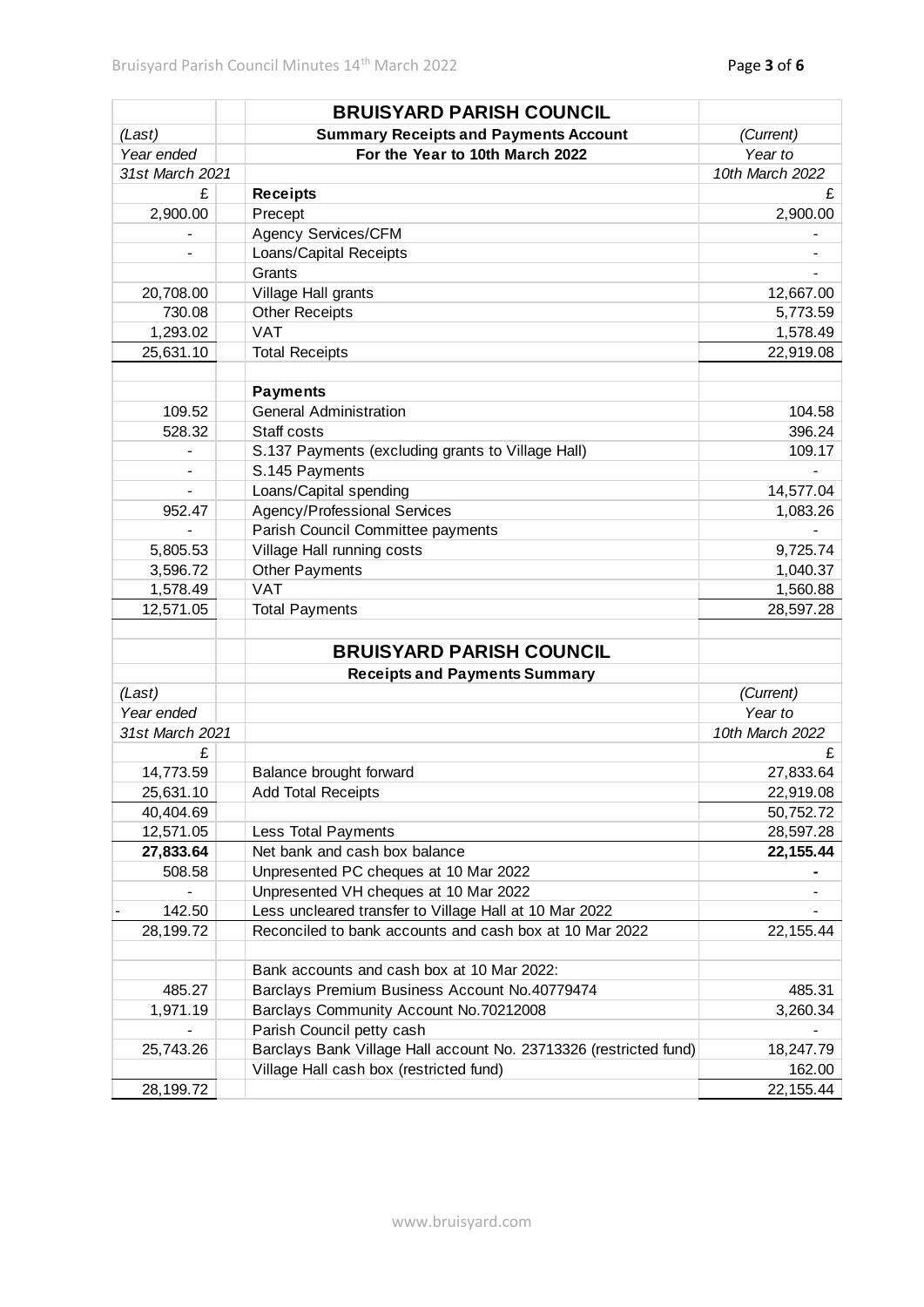# **Bank reconciliation at 10 March 2022**

| Balance per bank statements as at 10 March 2022 |                                                 |  |            |                |           |            |
|-------------------------------------------------|-------------------------------------------------|--|------------|----------------|-----------|------------|
|                                                 |                                                 |  |            |                |           |            |
| <b>Account</b>                                  |                                                 |  |            | <b>Acct No</b> | £         | £          |
| <b>Barclays PC Community Account</b>            |                                                 |  |            | 70212008       | 3,260.34  |            |
| Barclays PC Business Premium Account            |                                                 |  |            | 40779474       | 485.31    |            |
| <b>Barclays VH Current Account</b>              |                                                 |  |            | 23713326       | 18,247.79 |            |
| Parish Council petty cash                       |                                                 |  |            |                |           |            |
| Village Hall cash box                           |                                                 |  |            | 162.00         |           |            |
|                                                 |                                                 |  |            |                |           | 22, 155.44 |
|                                                 |                                                 |  |            |                |           |            |
|                                                 | Less any un-presented cheques at 10 March 2022  |  |            |                |           |            |
| <b>Total Parish Council cheques</b>             |                                                 |  |            |                |           |            |
| <b>Total Village Hall cheques</b>               |                                                 |  |            |                |           |            |
|                                                 |                                                 |  |            |                |           |            |
|                                                 |                                                 |  |            |                |           |            |
|                                                 |                                                 |  |            |                |           |            |
|                                                 | Net bank and cash box balances at 10 March 2022 |  | 22, 155.44 |                |           |            |

Anac N. South

**Cash reconciliation on 9 March 2022** Amount: £162

| <b>PARISH COUNCIL (excl VH)</b>                   |                 |  |
|---------------------------------------------------|-----------------|--|
| <b>Summary Receipts and Payments Account</b>      | (Current)       |  |
| For the Year to 10th March 2022                   | Year to         |  |
|                                                   | 10th March 2022 |  |
| <b>Receipts</b>                                   | £               |  |
| Precept                                           | 2,900.00        |  |
| <b>Agency Services/CFM</b>                        |                 |  |
| Loans/Capital Receipts                            |                 |  |
| Grants                                            |                 |  |
| <b>Other Receipts</b>                             | 33.00           |  |
| Transfer from Village Hall                        | 406.72          |  |
| <b>VAT</b>                                        | 1,578.49        |  |
| <b>Total Receipts</b>                             | 4,918.21        |  |
|                                                   |                 |  |
| <b>Payments</b>                                   |                 |  |
| <b>General Administration</b>                     | 61.88           |  |
| Staff costs                                       | 396.24          |  |
| S.137 Payments (excluding grants to Village Hall) | 109.17          |  |
| S.145 Payments                                    |                 |  |
| Loans/Capital spending                            |                 |  |
| Agency/Professional Services                      | 1,083.26        |  |
| Parish Council Committee payments                 |                 |  |
| <b>Other Payments</b>                             | 548.00          |  |
| Transfer to Village Hall                          | 734.49          |  |
| <b>VAT</b>                                        | 187.40          |  |
| <b>Total Payments</b>                             | 3,120.44        |  |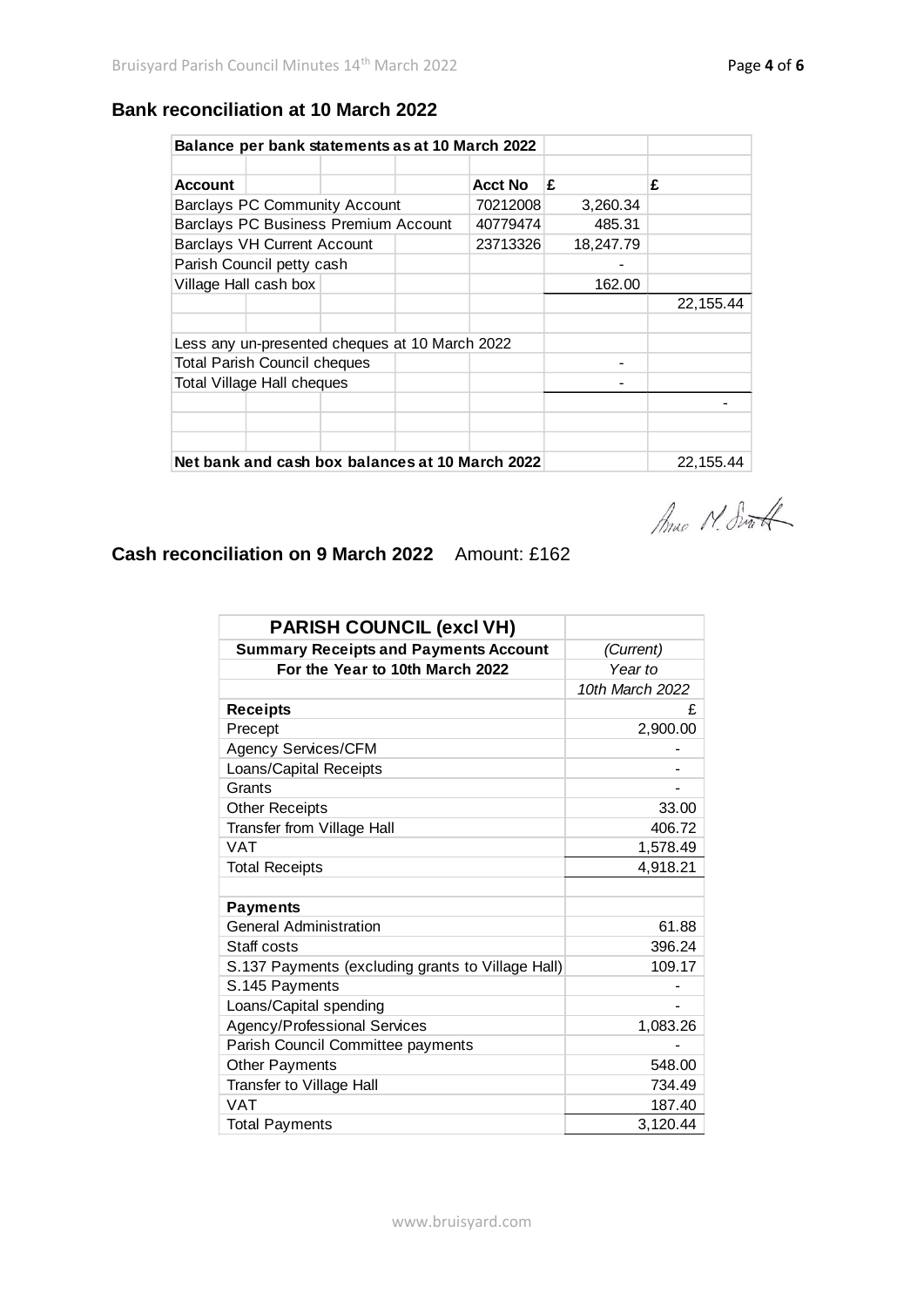# **Parish Council (excluding Village Hall) receipts and payments 13 Jan 2022 to 10 Mar 2022**

| Receipts                     | None                                  |               |                   |        |
|------------------------------|---------------------------------------|---------------|-------------------|--------|
| Payments                     |                                       |               |                   |        |
|                              | 10/02/2022 Athelington Hall - deposit | Section137    | Online BACS       | 100.00 |
| 07/03/2022 Callendars        |                                       | Section137    | Anne's debit card | 35.00  |
| Invoices to be paid<br>60.00 | 25 Mar 2022 Microsoft Office 365      | General Admin | Anne's debit card |        |
| 136.00                       | 31 Mar 2022 Staff costs               |               | Online BACS       |        |

# **Bruisyard Parish Council Precept - Budget vs Expenditure 2021-22 (to 10 March 2022)**

Actual spend to date vs annual budget by category



#### Cumulative actual spend to date vs budget



www.bruisyard.com